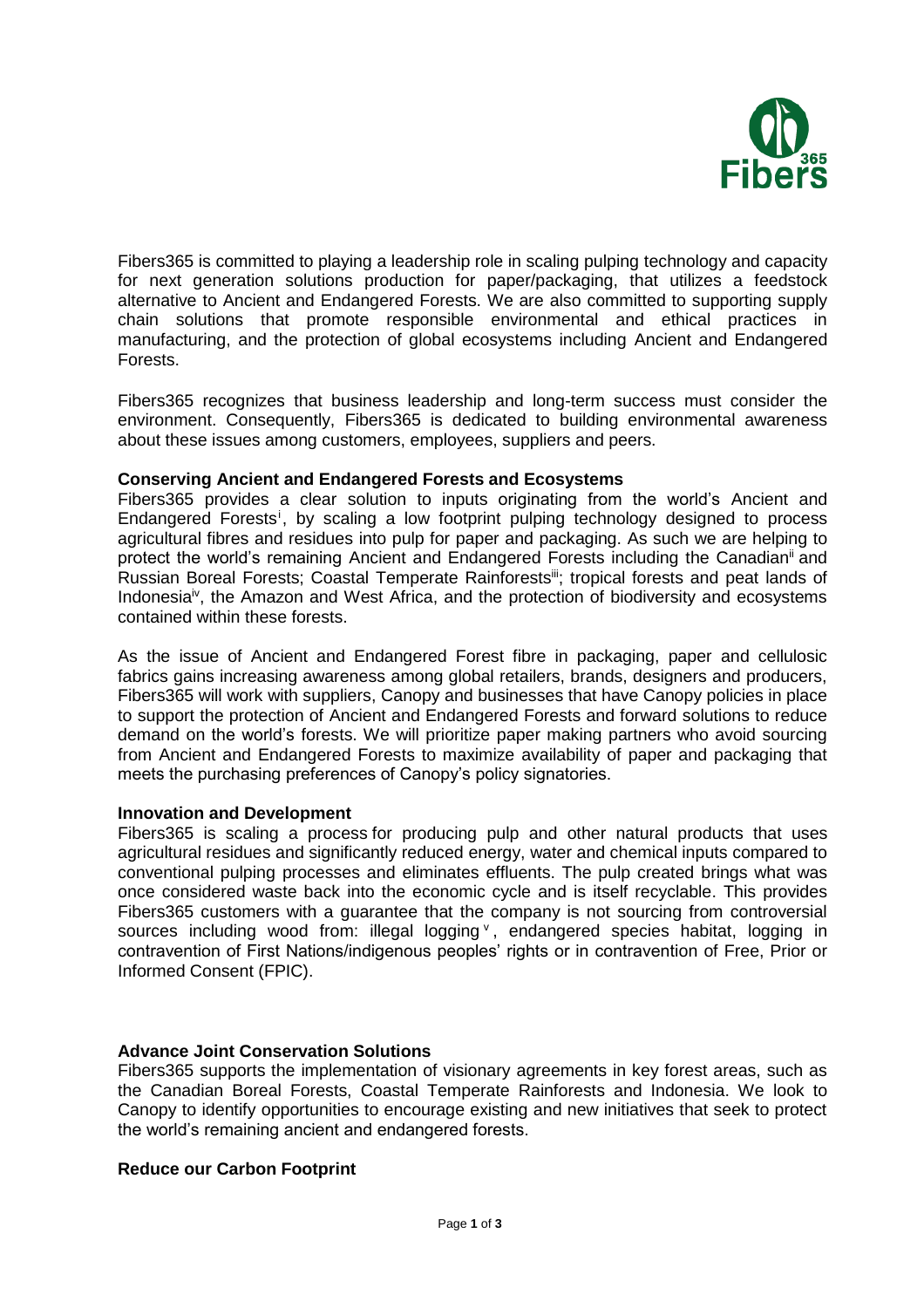Fibers365 aims to reduce our company's own greenhouse gas emissions. Where possible we will play a role in mitigating climate change by participating in initiatives that reduce the loss of biogenic carbon from carbon-rich forests (e.g. ancient old growth temperate rainforests and forests growing on peat lands) by encouraging the development of products made within a circular mode of production.

#### **Pollution Prevention**

Conventional pulp production is a resource-intensive process that can lead to air and water emissions that impact overall environmental quality. Fibers365 is scaling a technology for pulp production that reduces overall emissions, does not use harmful chemicals that cannot be recycled in a closed process, air and water pollution, and maximizes water-use efficiency.

#### **Internal Paper and Packaging**

Fibers365 is committed to improved efficiency in paper use in its own operations, and to reducing waste. We are committed to ensuring that any paper and packaging we use does not include fibre sourced from Ancient and Endangered Forests<sup>vi</sup> and to achieving this by the end of year 2022 or sooner. In line with Fibers365's own business production, we will source agricultural residue and/or 100% post recycled content paper and packaging products.<sup>vii</sup> If any of our paper and packaging suppliers are found to be sourcing from Ancient and Endangered Forests we will engage them to change practices and/or re-evaluate our relationship with them.

#### **Promote Industry Leadership**

Fibers365 recognizes the benefit of creating environmental awareness amongst its team, customers, and partners. The company will work to highlight our environmental efforts on our website, in public communications and social media, and in partnership with stakeholders.

#### **Strong Certification and Forest Management Standards**

Fibers365 fully supports responsible forest management practices that protect biodiversity and ecosystem integrity, provide long-term social and economic benefits to communities, and facilitate a stable, sustainable supply chain and climate of operational certainty. If any of our business partners, clients or suppliers are using forest products we will encourage them to preference fibre certified to the Forest Stewardship Council (FSC) standard outside of Ancient and Endangered forests if virgin fibre is needed and until alternatives to virgin wood-based products are available.

We also support the adoption of Roundtable on Sustainable Biomaterials certification throughout our entire alternative fibre supply chain.

Stefan Radlmayr CEO 22nd February 2021

 $\overline{a}$ 

i Ancient and Endangered forests are defined as intact forest landscape mosaics, naturally rare forest types, forest types that have been made rare due to human activity, and/or other forests that are ecologically critical for the protection of biological diversity. Ecological components of endangered forests are: Intact forest landscapes; Remnant forests and restoration cores; Landscape connectivity; Rare forest types; Forests of high species richness; Forests containing high concentrations of rare and endangered species; Forests of high endemism; Core habitat for focal species; Forests exhibiting rare ecological and evolutionary phenomena. As a starting point to geographically locate ancient and endangered forests, maps of High Conservation Value Forests (HCVF), as defined by the Forest Stewardship Council (FSC), and of intact forest landscapes (IFL), can be used and paired with maps of other key ecological values like the habitat range of key endangered species and forests containing high concentrations of terrestrial carbon and High Carbon Stocks (HCS). (The Wye River Coalition's Endangered Forests: High Conservation Value Forests Protection – Guidance for Corporate Commitments. This has been reviewed by conservation groups, corporations, and scientists such as Dr. Jim Strittholt, President and Executive Director of the Conservation Biology Institute, and has been adopted by corporations for their forest sourcing policies). Key endangered forests globally are the Canadian and Russian Boreal Forests; Coastal